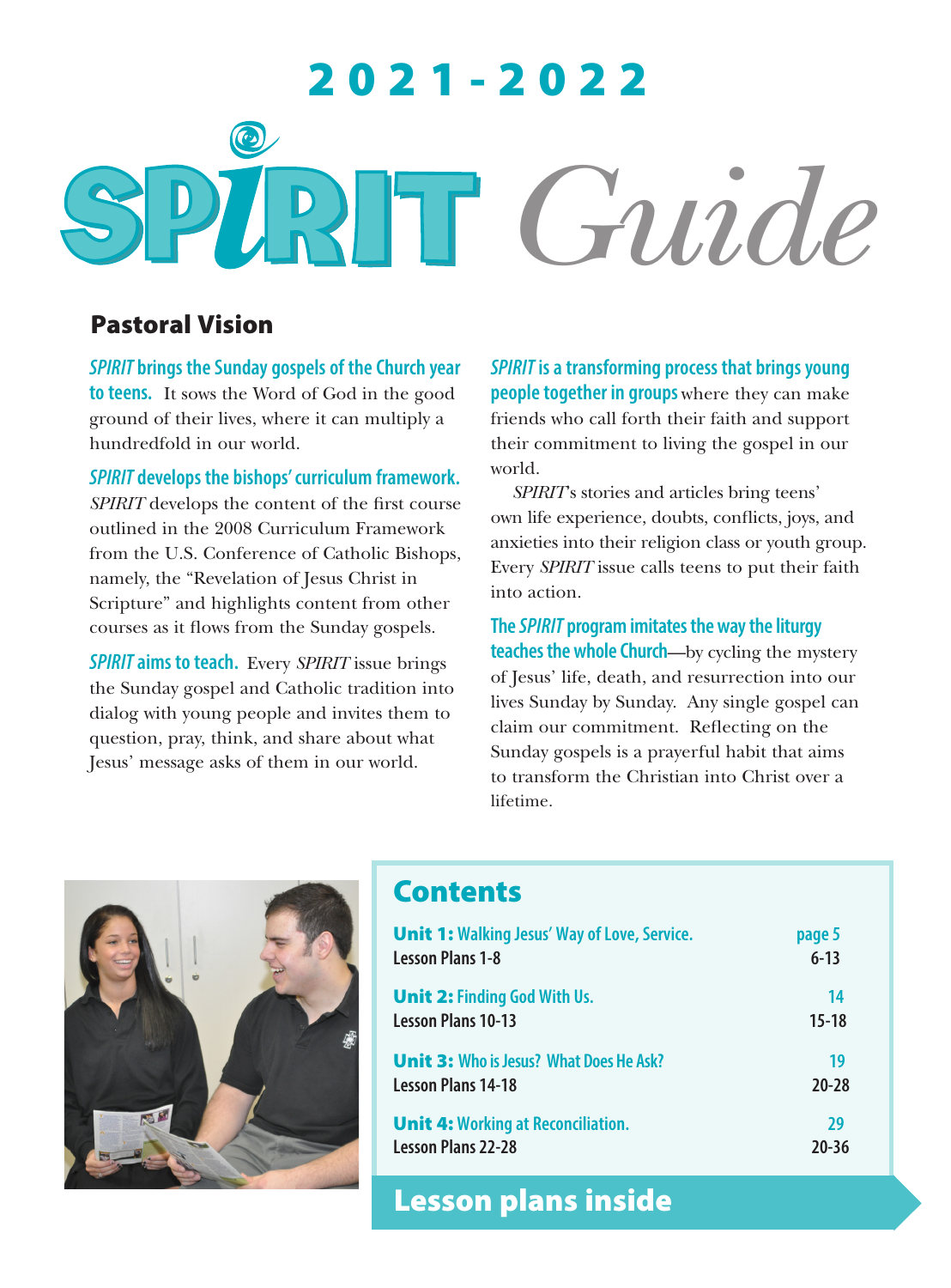# WELCOME to *SPIRIT* 2021-2022

From its beginning *SPIRIT*<br>has focused its issues on t<br>Sunday gospels, October<br>to April. following the Church's has focused its issues on the Sunday gospels, October to April, following the Church's three-year cycles of scripture readings for the Sundays of the liturgical year. *SPIRIT* is really a three-year, not a one-year program

*SPIRIT* integrates its gospelcentered approach with the content outlined in the U.S. Conference of Catholic Bishops 2008 Curriculum Framework, course one, "The Revelation of Jesus Christ in Scripture." Over its three-year program *SPIRIT* incorporates in its issues:

- **l** The thirst for God
- **C** God's self-revelation in creation
- l God's self-revelation in Israel's history
- **O** Oral tradition
- l Scripture in the life of the Church
- l Ways to interpret scripture
- **Bible and science**
- The Old Testament— Pentateuch, historical books, Prophets, Wisdom Writings
- **IF The New Testament—letters,** Acts, Revelation
- l The character of the four gospels, their content and the communities for which they were written
- l Literary forms—miracle stories, parables, sayings, apocalyptic
- **C** Formation of the gospels

*SPIRIT* also posts online key concepts from course one, such as inerrancy, revelation, inspiration, canon, literalist, fundamentalist, *Divino Afflante Spiritu*, exegesis. This online reference allows young people to look up doctrinal concepts when they have questions and assures access to all that the framework outlines.

# How SPIRIT Works

Each *SPIRIT* issue provides four pages written just for teens that include stories about life, the Sunday gospel in reader parts, and presentations of Catholic tradition.

- **Stories and interviews anchor each session in teens' experience.**
- **Example 2 Cuestions** invite teens to interpret what the gospel asks of them.

**Our Catholic Faith** is a feature that helps teens explore Catholic tradition in their **language.**

**• Faith in Action** activities challenge teens to put the gospel into action globally and **locally in their schools, parishes, and neighborhoods.**

# The SPIRIT Program

*SPIRIT* is all about your success as a catechist and engaging your teens' in Catholic tradition. The *SPIRIT* program includes not only its 28 issues and 28 lesson plans, but also these essential additional components.

#### Practicing Prayer

*Alive in God: Prayer Experiences for Teens SPIRIT* lessons will identify prayer experiences from this companion book to the program to conclude each lesson. *Alive in God* introduces teens to many prayer forms to help them discover ways to practice prayer that fit them. **\$20.00**

#### Gospel Themes in Music

Each week *SPIRIT* suggests a popular song that reflects the Gospel theme. Go to the *SPIRIT* page at **goodgroundpress.com** to find key lyrics and a video of the song.

#### Icebreakers

*Icebreakers for Teen Groups, 2nd Edition* collects 50 icebreakers for introducing young people to each other, energizing groups, challenging groups to get to know one another better, and helping groups recognize and value diversity. **\$5.00**

#### Facilitating Groups

*Faith Sharing with Teens: A Howto Guide for Catechists and Parents* Talk can transform, especially conversation that connects the scriptures and life and moves faith into action. *Faith Sharing* offers practical help in leading groups, helping teens learn from one another, and ensuring teens gain skill in the roles and dynamics that make conversation a doorway to deep and active faith. **\$9.95**

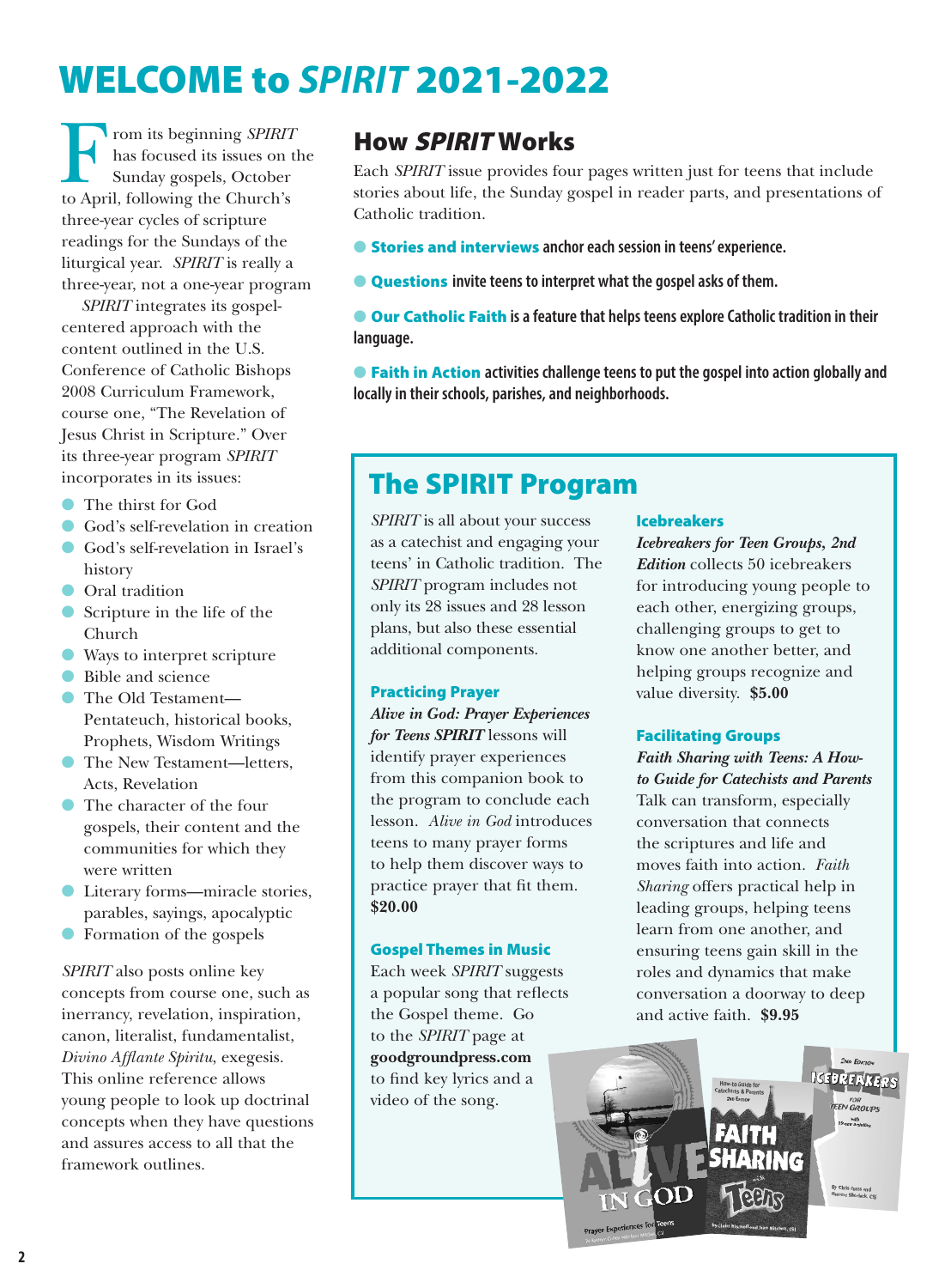# How to Use a *SPIRIT* Issue

**PIRIT** is a teen-friendly catechetical program that centers around the Sunday gospels of the liturgical year. This makes *SPIRIT* a lectionary-based program; the lectionary is the book that organizes the Church's reading of scripture into three yearly cycles.

The *SPIRIT* program is catechetical, 28 weekly issues that aim to instruct teens in the faith the Catholic community lives.

Each *SPIRIT* issue has a onepage lesson plan that outlines a 60- to 90-minute session with teens. These lesson plans are the key to using every *SPIRIT* issue effectively.

Lessons are numbered and dated, so catechists can find the lesson plan for each *SPIRIT* issue with ease.

Each *SPIRIT* session follows a three-step plan:

1 **Sharing Life Stories**

- 2 **Reflecting on the Gospel**
- 3 **Living Our Catholic Faith.**

# Step 1 Sharing Life Stories

**Prayer** *SPIRIT* provides a prayer on its cover for each session. The prayer opens the theme of the gospel and lesson. Lesson plans suggest gathering your teens in a prayer circle and inviting them to bring any concern they have about people in their lives or events in the news into the prayer. Some teens may always keep these concerns in their hearts; some may welcome praying about them in the group.

**Music** Each week suggests popular music to fit the gospel theme of each weekly issue. *SPIRIT'*s music editor describes the theme of each song, provides key lyrics, and suggests questions that teens can discuss after listening to the song. Find music suggestions on the *SPIRIT* page at goodgroundpress.com.

Icebreakers *SPIRIT* lessons often provide easy and fun activities to help groups feel at ease and connect with themes in the issue.

A good icebreaker gives each group member a chance to speak, to hear his or her voice aloud talking about something nonthreatening. Checklists, short games, remembering exercises, and preference questions invite participation rather than right answers. Icebreakers help groups

bond in fun. *Icebreakers for Teen Groups,* is available from Good Ground Press: 800-232-5533 or goodgroundpress.com.

#### Stories, Articles, Interviews *SPIRIT*

provides fiction, articles, and interviews by or about teens. These stories and articles provide teens a common medium for discussion and a catalyst for surfacing their own experiences. These stories are not an end in themselves but a means for teens to talk about their own issues.

Stories work like magic in helping young people explore their own experience. By struggling with the dilemmas of believable fiction or real-life characters, teens gain practice in making their own moral judgments and expressing their own spiritual values.

Familiarize yourself with the story or article before the session. Always let teens respond freely to the piece when the group finishes reading it. Let their responses be a starting point for discussion.

Look over the questions in each issue. Make them your own, so you can work them into a session creatively. Look over the answer section in the guide to confirm what a question is getting at.

To read the stories, articles, or interviews, have teens take turns

reading the piece aloud, breaking for a new reader at each large capital letter. Some stories lend themselves to silent reading. Some lesson plans suggest that teens read aloud to each other in small groups.

Many adolescents have difficulty talking about themselves in any way or finding words for their feelings. Being able to talk about a story or interview can be a stepping stone to faith sharing in the group. Teens need to talk because they often feel isolated and alone; without talking they won't know others have similar feelings.

Building up the trust that will make teens comfortable talking about their real struggles takes time. It can take a year for them to realize you as a catechist or teacher will listen and help them think things through, not just put them down or tell them an easy right answer.

Questions *SPIRIT* questions invite teens to interpret the story. Make the questions your own, but don't be afraid to ask them as written. Ask your own questions, too, and invite teens to do the same. Don't have group members write answers out. That makes a faith-sharing group too much like school.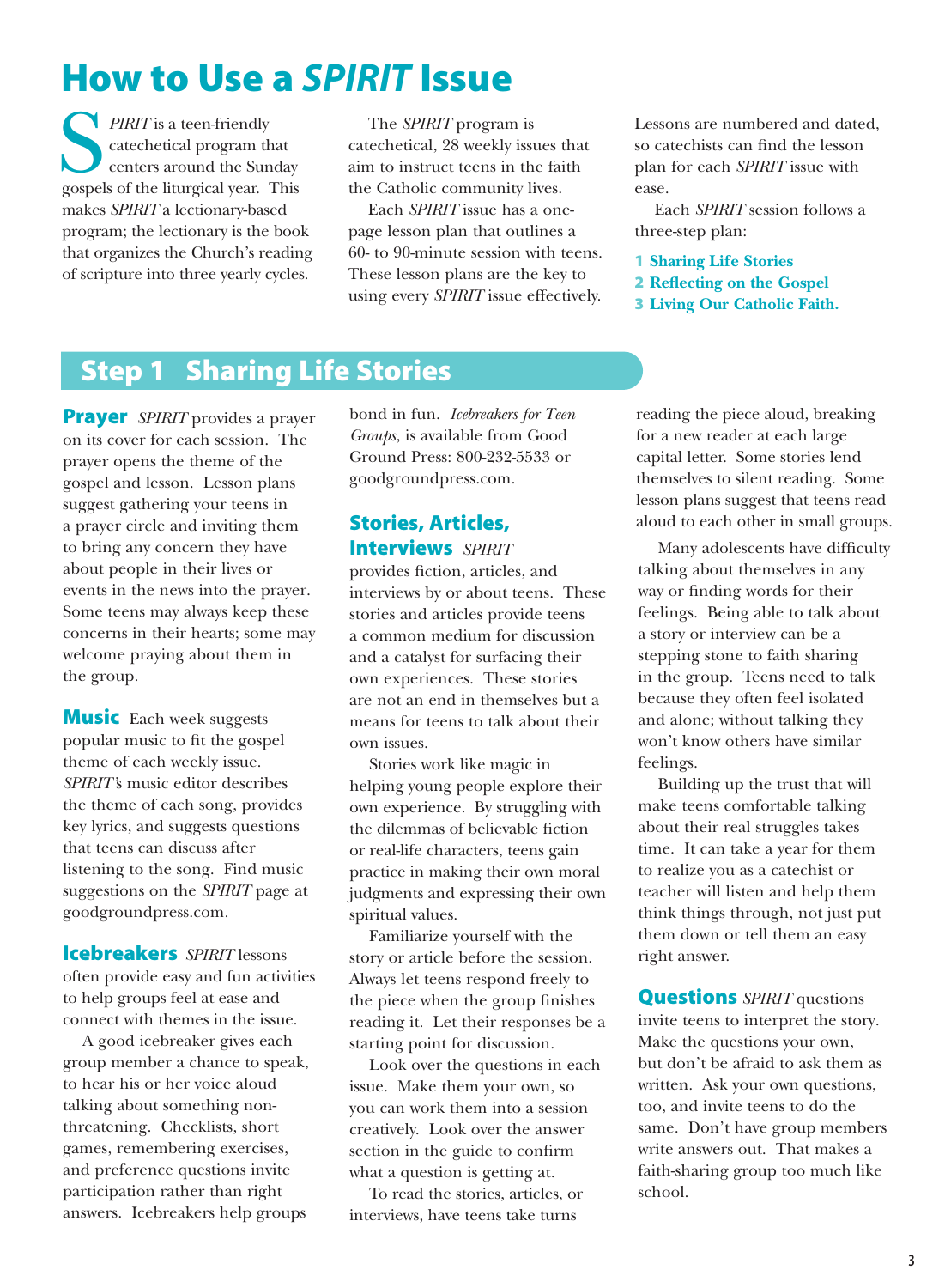# Step 2 Reflecting on the Gospel

**Gospel** *SPIRIT* puts the gospel in drama form to invite teens to step into conversation with Jesus and the other people in the stories. Putting the gospel in reader parts allows several teens to take an active part in proclaiming the gospel each week.

Be creative in proclaiming the gospel. Invite members of your group to create a gospel skit or do a contemporary version of the gospel situated in our time. If you have teen liturgies, have teens dramatize the gospel for these eucharistic celebrations.

Invite teens to respond to the gospel. Notice if someone has a

question or an insight. Use the questions to interpret the gospel but not to limit faith sharing. If something in the gospel hits a chord, let the Spirit speak in the teens. Every lesson plan provides scripture background for the catechist.

**Questions** Questions ask teens to interpret the gospel and challenge them to make links between the *SPIRIT* story or article, the gospel, and their lives. Talking about the gospel helps teens interpret it at their own level and explore its meaning for them in today's world.

The few questions *SPIRIT* raises in no way exhaust the possible meanings of the gospel but are questions the editors think relevant to teens. Don't hesitate to go beyond these questions.

The aim of *SPIRIT* is conversion and transformation in Christ. The questions invite faith sharing reflecting on one's own life experience. This is a transforming process. Teens and catechists open themselves to the possibility of Jesus and his teachings claiming their hearts, giving them direction, vision, and hope. A single insight may be enough to change a teen's life.

# Step 3 Living Our Catholic Faith

**Our Catholic Faith Page** 4 of each *SPIRIT* issue is about our Catholic faith and Catholic practice. These topics follow from the theme of the gospels and the liturgical seasons. For young people accustomed to the relentless chapter by chapter approach of textbooks, this is a welcome change. It also puts them more in touch with the worshiping communities of which they are a part. Because the Gospels are about Jesus and his mission among us, the *Our Catholic Faith* part of the lesson helps teens to understand more about the scriptures, the doctrine of the Incarnation, the centrality of the Eucharist, and the bishops' teaching at the Vatican II Council. These page-4 features are also where SPIRIT integrates the topics the bishops' curriculum guidelines require. See the list of doctrinal topics on page 2.

#### Faith in Action *SPIRIT*

lessons lead teens toward action in their communities. *Faith in Action* activities especially call young people to do or act on the word Jesus speaks. *SPIRIT* faith-sharing groups can become small Christian communities that reflect on and practice the gospel in an ongoing process.

 *Faith in Action* features often emphasize Catholic social teaching and concrete ways to do the work of both charity and justice. The work of charity involves addressing immediate needs for basics, such as food, clothing, shelter, health care. The work of justice involves changing systems that leave people out or behind. Many of these references provide Internet sites that link teens to national and international groups working for human rights.

#### Prayer: Alive in God

As the concluding prayer for each session, *SPIRIT* identifies a prayer experience in its companion book, *Alive in God, Prayer Experiences for Teens.* The book provides ready made, easy to use prayer experiences on the gospel themes. Leaders can prepare to lead the prayer experiences by reading over the Introduction and Preparation sections of each experience and gathering any necessary materials. Votive candles are a handy staple in many of these experiences.

A catechist's or teacher's willingness to pray with teens gives powerful witness to the importance of God in our lives. It is a concrete way of sharing our deepest faith and of bonding together as a community. By participating in these prayers, teens can discover kinds of prayer that work for the each of them.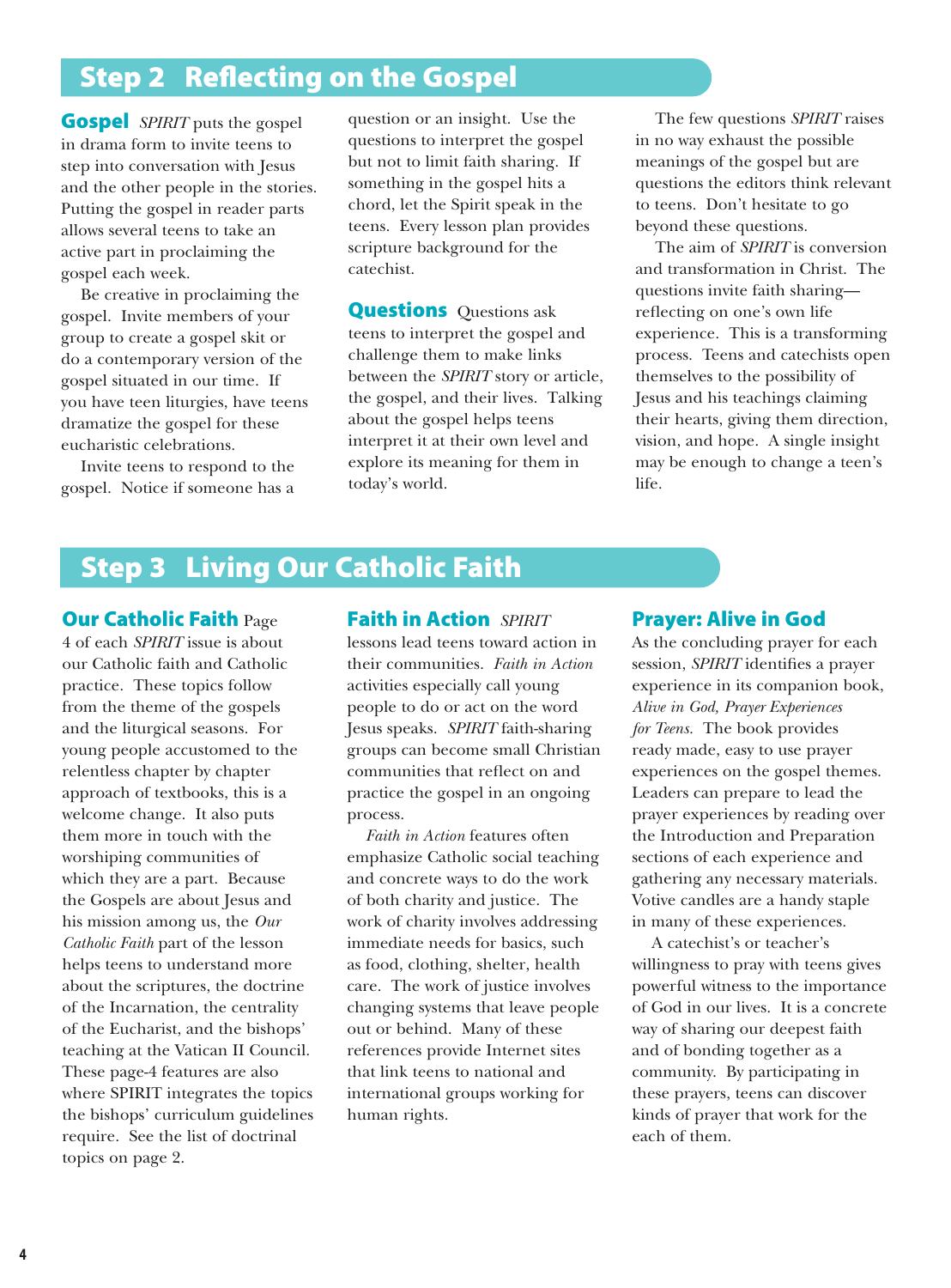**Sundays of Lent and Easter March 6, 2022—April 17, 2022 Vol. 34, Nos. 19-28**

# Working at Reconciliation

ent is springtime in the<br>Church, time for renewal<br>Reconciliation and<br>forgiveness are recurring them Church, time for renewal. **Reconciliation and** forgiveness are recurring themes this Lent in the Cycle C lectionary readings which come mainly from Luke's gospel.

Unit 4

In these gospels the devil tempts Jesus to be superhuman rather than revealing in his human nature what God is like. Jesus struggles in the transfiguration gospel with his exodus, his going forth to Jerusalem where dangerous conflict awaits him.

A gardener must decide whether to dig around and fertilize a fig tree to give it one more year to bear figs or to cut it down. A prodigal son decides to return home and

discovers his father welcomes him back into his love but his older brother is less forgiving. Although Jesus tells an adulterous woman to sin no more, he resists condemning her and calls those who would to look at their own sins.

*SPIRIT* in its Lenten issues evaluates principles for making moral choices and explores conscience, consequences, and sin. These doctrinally-oriented features aim to help teens develop a Christian vision of what is good as a foundation for making practical moral judgments. In *SPIRIT* stories during Lent teens struggle. How does dissatisfaction with body image lead to eating disorders? How does one cope with losing a parent?

What does one learn from a car accident, from a pregnancy, from sexual abuse that is not a young woman's fault?

The issues for Palm/Passion Sunday and Easter invite young people to experience a Passover supper and to reflect on a teen's experience of her mother's death. Each Lent calls Christians deeper into the mystery of Jesus' death and resurrection and the new life it promises.

The *Upper Room Experience* in *SPIRIT* for April 14, 2019, is a Christian Passover that requires planning and preparation. Look ahead to directions in the guide for that issue.

#### Unit 4 Working at Reconciliation

| <b>Sundays/Seasons</b>                             | <b>Gospel/Theme</b>                       | <b>Teens' Lives</b>                | <b>Catholic Faith, Practice</b> |
|----------------------------------------------------|-------------------------------------------|------------------------------------|---------------------------------|
| March 6, 2022<br><b>1st Sunday of Lent</b>         | Luke 4.1-13<br><b>Temptation</b>          | <b>Body image, its temptations</b> | <b>Making moral choices</b>     |
| March 13, 2022<br>2nd Sunday of Lent               | Luke 9.28-36<br><b>Transfiguration</b>    | Five responses to pain             | Discernment, visioning          |
| <b>March 20, 2022</b><br><b>3rd Sunday of Lent</b> | Luke 13.1-9<br>Second chances             | Teen car accident                  | <b>Consequences, fairness</b>   |
| March 27, 2022<br>4th Sunday of Lent               | Luke 15.1-3, 11-32<br><b>Prodigal son</b> | Pregnancy, adoption                | Life of conscience              |
| April 3, 2022<br>5th Sunday of Lent                | John 8.1-11<br>Woman taken in adultery    | Sexual abuse                       | Sin, what is it?                |
| April 10, 2022<br><b>Palm/Passion Sunday</b>       | Luke 22.14-23.56<br><b>Passion</b>        | <b>Upper Room Experience</b>       | <b>Holy Week</b>                |
| April 17, 2022<br><b>Easter</b>                    | John 20.1-10, 19-30<br>Easter             | A parent's death                   | Jesus' resurrection             |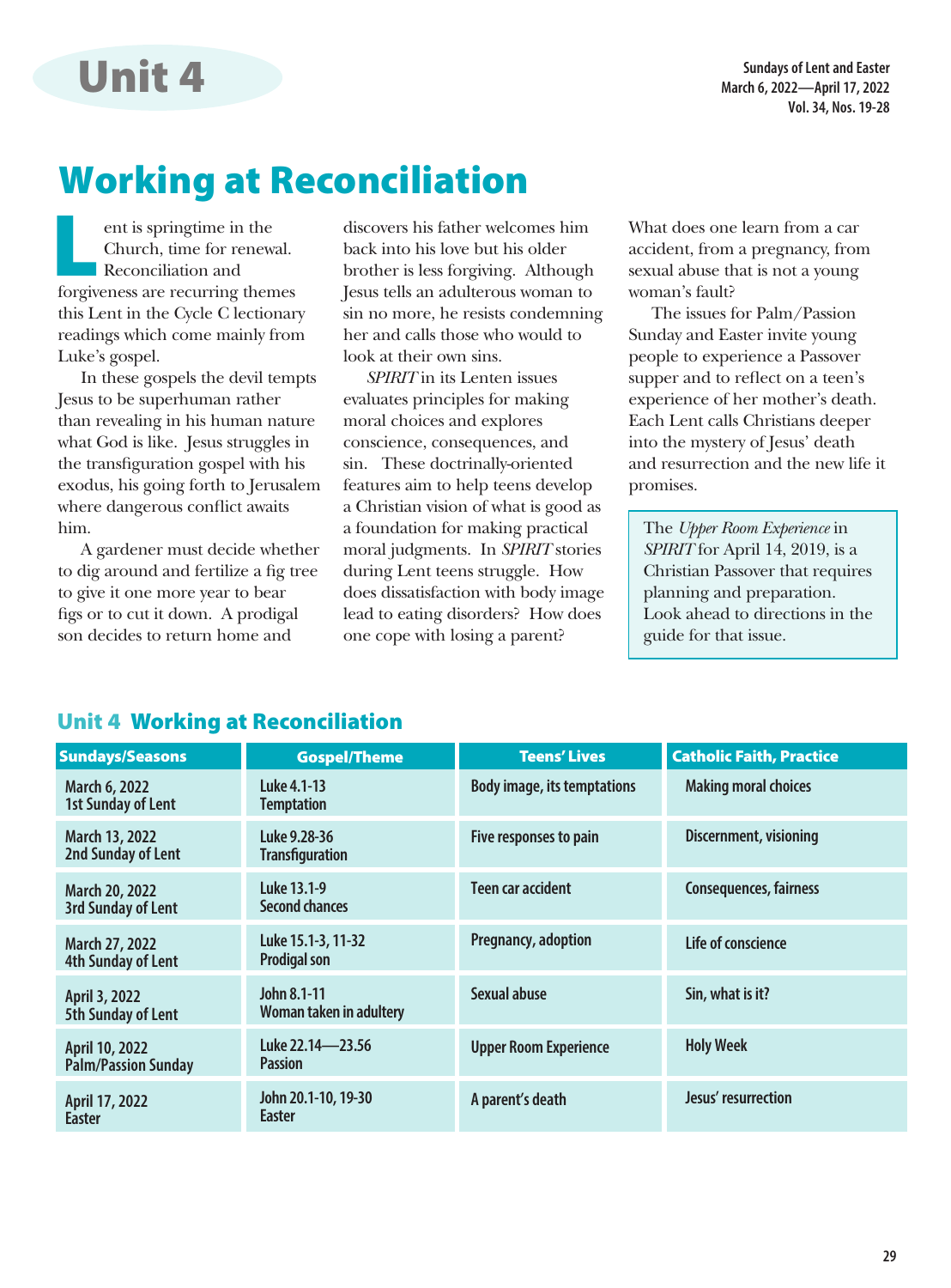

**March 20, 2022, Vol. 34, No. 24 3rd Sunday of Lent** *Readings: Exodus 3.1-8, 13-15;*  Guide 24 *1 Corinthians 10.1-6, 10-12; Luke 13.1-9*

#### SCRIPTURE BACKGROUND

Sunday's gospel about the barren fig tree begins with an ancient current events lesson. Some in the crowds which Jesus has been teaching believe with certainty that recent victims of violent death must have been sinners. Not Jesus. He questions whether the Galileans Pilate punished and the 18 who died in Jerusalem when a tower fell were any greater sinners than anyone else. Anyone in the crowd could suffer the same end, he maintains.

Rather than label people sinners, Jesus challenges his hearers and us to reform and conversion, to opening our hearts to God and others. Opening ourselves is just the opposite of pointing the finger to label victims as sinners. The story of the barren fig tree raises the question—how long does a gardener or landowner put up with a tree that bears no fruit? Adolescents may side with the owner who wants to cut the tree down. Teens see the world in black and white. A business person who values efficiency and cost effectiveness also has reasons to cut down the tree.

However, if the tree stands for human beings, the parable raises questions such as how long one puts up with inaction or fruitlessness in a friend. Should God give up on us? Should we give up on one another? The gospel calls us to patient growth, to openhearted acceptance of others, to tough love of those who need to change destructive habits.

#### SHARING LIFE STORIES

talking/texting on their cell phones.

**Objective: The young people will explore their own attitudes toward second chances.**

**Music:** Visit the *SPIRIT* page online for a song that fits today's Gospel theme.

**Pray (cover)** Gather your teens and pray the prayer on the cover, top left, together. It expresses the gospel theme.

**Icebreaker: Second Chances, When Should I Give Them? (cover)** Have your class or group read, discuss, and respond thumbs up or thumbs down to the cover situations—all events that may have happened

in their experience. **Story: "Second Chances" (pages 1-3) Introduce this story by having** your teens look at the title and illustrations. Ask if any of them have had dumb accidents, or problems because they were adjusting their radios or

**l** Have your teens read the story aloud to each other in small groups of three or four and reflect together on questions 1-3. Listen to groups to help keep them focused. Join a group that has questions or seems confused or off the topic. Talking in small groups allows more teens to talk and think together.

**C** Bring the whole group together to share their responses to the questions. *1. The accident doesn't hurt Jason, his girlfriend, or the man in the truck. Jason himself realizes he wasn't paying attention. His dad will give him chances to learn more attentive driving. 2. Teen drivers often learn painfully that a driver who turns left in front of traffic is at fault for an accident or someone who rear ends another is at fault. Teen drivers often realize when they narrowly miss an accident to drive slowly or pay more attention. Let teens share. 3. Open-ended. Don't force teens to share but some teens may have clear examples they are willing to share. Share your own experience if you have one that fits.*

## REFLECTING ON THE GOSPEL

**Objective: The young people will recognize Jesus' attitude toward giving second chances.**

#### **Gospel: How many chances do we get? (page 3)** Have four teens take parts and proclaim the gospel. Discuss questions 4-6.

4. *People want to explain tragedy and identify its causes in order to protect themselves from such a happening. Thinking that victims deserve their fate is one way people protect themselves in biblical times and today. Today this viewpoint would assume people get what they deserve—the homeless like living on the streets; the poor prefer not to work; women ask to be raped. Rather than categorize others and put them down, Jesus reaches out to all people. 5. If teens see God more like the owner, they are tending toward hardline righteousness with themselves and others; if they see God as more like the gardener, they are tending toward Jesus' values of forgiving and trying. 6. Help teens share real experiences.*

### LIVING OUR CATHOLIC FAITH

**Objective: The young people explore why people so often learn consequences the hard way.**

#### **Our Catholic Faith: Revelation of Jesus Christ in Scripture, Consequences, How do I see them coming? (page 4)** Read

aloud the quotation from the *Catechism of the Catholic Church*. Read aloud the situation in italic type. It's a true case. Invite teens who think the person in the story should be charged with breaking and entering to stand on one side of your meeting space and those who disagree on the other side. Have one teen from each side interview the others about their reasons. Invite teens to tell their own experiences of such situations. Trashing and stealing often happen.

**Faith in Action:** Have your teens sit down and take turns reading aloud the rest of the feature. Have them do *Faith in Action* 1 in pairs.

l Lead your class or group in doing *Faith in Action* 2. Invite them to identify a choice they face that they feel they can talk about with others. Provide paper and pencils for teens to make a list of reasons for and against a course of action in their choice. Have them consult each other in pairs. Suggest they follow through and consult an adult later. Suggest your teens try item 3, a prayer practice for the last three weeks of Lent.

**Objective: The young people will practice attentiveness.**

**Alive in God: Prayer Experiences with Teens,** "Temple Tea Ceremony," page 47.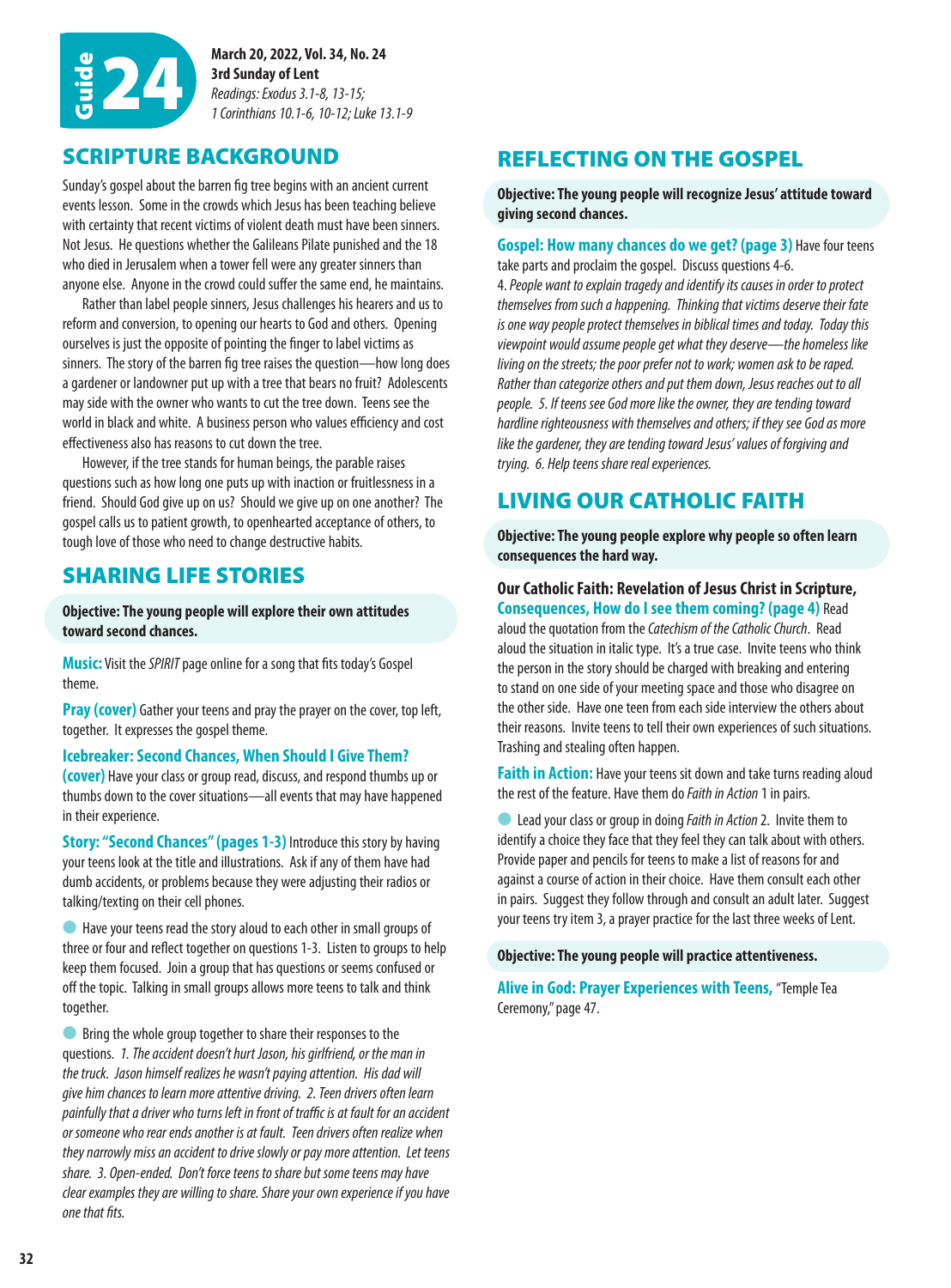

**March 27, 2022, Vol. 34, No. 25 4th Sunday of Lent** *Sunday Readings: Joshua 5.9, 10-12; 2 Corinthians 5.17-21; Luke 15.1-3, 11-32*

#### SCRIPTURE BACKGROUND

Jesus' parable of the prodigal son is a story about more than a younger son's turnaround and a father's mercy. The parable is also about the elder son's hard-hearted righteousness. This is a parable about relationships, broken, mended, and strained.

The younger son who insists on his independence and his inheritance severs his relationships by going away and wasting his inheritance on sunshine friends who forget him when his money is gone. When he is alone and hungry, the value of his relationship with his father resurfaces in him and he turns home to seek a servant's place in his father's household.

The father still loves the younger son; on his end the relationship persists. He rushes to meet him when he returns. The father embraces the son before the son can express his sorrow. The father restores him to a son's place in the household and calls for a celebration. The relationship between the father and younger son models the healing power of forgiveness and mercy.

The parable breaks off before the hard-working, loyal son decides if he will sulk in righteous jealousy because his father welcomes home his high-living brother with a party or whether he will join in the restored relationship. The parable remains unfinished at its end for a reason. It asks us to examine our own relationships. *SPIRIT* explores how parents' acceptance helps a young woman decide to have a baby and give the child up for adoption.

### SHARING LIFE STORIES

**Objective: The young people will explore the life-giving power of parents' acceptance.**

**Music:** Visit the *SPIRIT* page online for a song that fits today's Gospel theme.

**Pray (cover)** Gather your teens and pray the prayer on the cover, top left, which expresses the gospel theme.

**Story: "Not Forever" (pages 1-3)** Introduce this powerful true story about how a young woman carries a child and gives the child to an adoptive couple. Have strong readers take turns reading the story, switching every five paragraphs.

l Discuss questions 1-3. *1. Many young people, when they disappoint their parents, think their parents will be angry rather than supportive and accepting. Guilt and shame can prevent seeking acceptance. 2. Sarah says her mother's acceptance and support are what gave her the strength to have the baby and give the child up for adoption. Sarah makes her choice, and they support her. Sarah uses her own family experience in picking a family for her child. Her mother helps her reflect in giving her the Gibran quotation. Her family blesses the child at the good-bye ritual. 3. Invite your teens to share experiences of family support and recognize they receive it even if the media often paints parents as old-fashioned, punishing ogres.*

### REFLECTING ON THE GOSPEL

**Objective: The young people will explore and interpret Jesus' parable of the prodigal son.**

**Gospel: What relationships give life? (page 3)** Have seven members of your class or group take parts in the gospel story and proclaim Jesus' parable. Ask your teens what they think the older son should do. Discuss as a group questions 4-6. *4. The younger wants to try his wings, make his own friends, and probably succeed in his own way. His faith-weather friends influence him to give parties and spend his money. They live off him while they can but form not real, sustaining friendships. The young son returns when he finds himself living on the food of pigs with no friends. He thinks his father may form at least a servant relationship with him. 5. The father loves the son, never wanted him to leave, and welcomes his return. 6. Like the father, Sarah's parents accept her. Her brother guesses she is pregnant, so probably her family worried about her relationship with her using boyfriend. Her parents' acceptance is life-giving and strengthening for Sarah.*

#### LIVING OUR CATHOLIC FAITH

**Objective: The young people will explore conscience and analyze steps in making decisions.**

#### **Our Catholic Faith: Revelation of Jesus Christ in Scripture, Discerning right from wrong (page 4)**

Ask teens to define conscience and character. What character do they see in the teen in the page-4 photo? Make a list of moral characteristics teens value in other teens and adults. Have volunteers read aloud the first five paragraphs. Have your teens compare their definitions of conscience and character with those in the feature. Ask your teens to explain in their own words the two statements in paragraph 5.

Read aloud to the group paragraphs 6 and 7, which describe conscience as vision of what is good and who each of us wants to be. Invite your teens to give examples of people whose vision of what is good attracts them.

#### **Objective: The young people will practice weighing their choices.**

**Faith in Action:** The last half of the feature explores a four-step process that shows consciences in action making a practical decision. It uses "Not Forever" as an example. Lead your teens through the four steps of the process. Then give them 10-15 minutes to do *Faith in Action* 1 privately. Invite your group to talk about whom they consult when they are making a decision.

Invite your teens to analyze the attitude toward parents and adults in films and television shows and compare it with the adults in their lives, item 2. To conclude, read the description of conscience from the *Catechism of the Catholic Church* on page 4.

**Alive in God: Prayer Experiences with Teens,** "Will You Let Your Light Shine?", page 50.